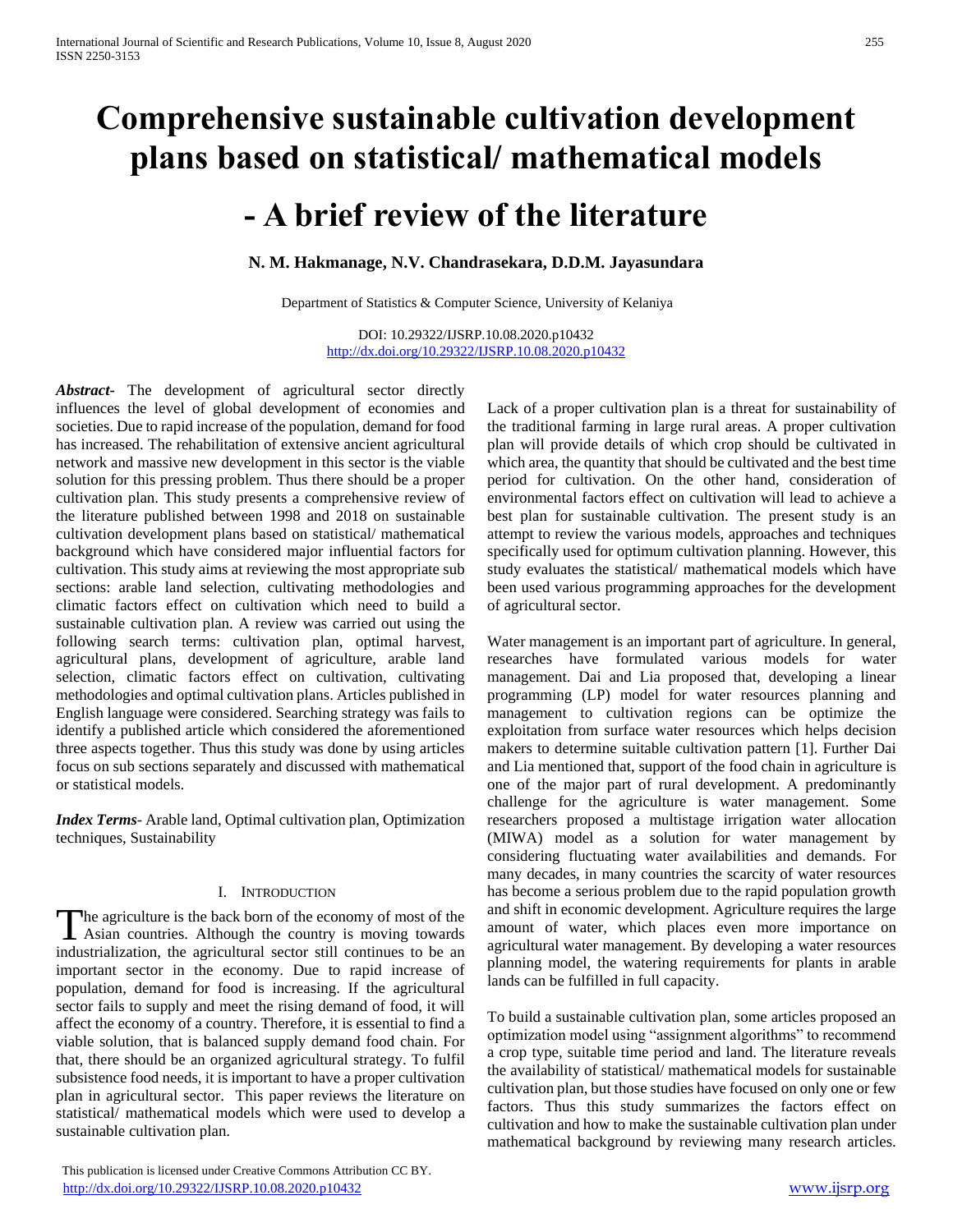Suitable land for particular cultivation can be selected by conducting a soil survey and based on results of the land quality checking and identification of land characteristics. Astee L.Y focused on viability of rooftop farming by considering several factors in his study. In that cultivation plan mainly he concerned about several design constraints for existing block typologies and rain water harvesting using an appropriate method (landscape opportunities) [2]. Based on soil survey results, suitability of the land and suitable crop type can be observed [3].

### II. MATERIALS AND METHODS

The following search terms were used in this review: cultivation plan, optimal harvest, agricultural plans, development of agriculture, arable land selection, climatic factors effect on cultivation, cultivating methodologies and optimal cultivation plans. These terms were inserted in the fields "article title," "abstract," and "keyword." In the first search round, a large number of research articles were found related to the sustainable cultivation development plan. This first searching round based on the keywords which are located within the text instead of being matched to subject headings. Then move to the advanced searching, that is, chose to add boolean operators AND and NOT to exclude the headings "cultivation" and "rainfall". The final search strategy was: ["decision making" OR "Planning and management" AND "statistical techniques" AND "cultivation patterns" AND "agricultural development" AND "profit" NOT "lost"]. These strategies produced about 50 articles that were closer to the topic of interest published between 1998 and 2018. Out of the 50 references identified initially, 25 were excluded after review of the titles and abstracts or else non English publications and research which are not under mathematical background and the summary of final 25 articles is given in the Fig 01.



Figure 1: Summary of searched strategy for the period 1998 to 2018

 This publication is licensed under Creative Commons Attribution CC BY. <http://dx.doi.org/10.29322/IJSRP.10.08.2020.p10432> [www.ijsrp.org](http://ijsrp.org/)

# III. RESULTS AND DISCUSSION

Most of the earlier studies deals with a particular specific area in agriculture. Because of that this research was conducted by reviewing different approaches separately.

# *A. Arable land selection*

The main step of a cultivation plan is selecting a suitable land for cultivation which is done by a land evaluation as one of the systematic method. Numerical analysis was conducted by Elsheikh to identify the suitability of land for cultivation by considering the requirements like water, nutrients, avoidance of erosion and etc. [6] By conducting a soil survey and based on land qualities and land characteristics the best land for particular cultivation can be selected. Mathematical models were used to identify the patterns and the variations of the identical factors related to soil selection. Astee L.Y discussed viability of rooftop farming by considering several factors in his study. Mainly he concerned several design constraints for existing block typologies and rain water harvesting in appropriate method in his study [2]. Arable land can be identified by conducting a soil survey. Allocation of arable land for perennial crops, annual crops and seasonal fruit crops were accompanied according to the seasonal variations of the soil conditions [3]. Elsheikh proposed an intelligent system for assessing arable land for cultivation of different kinds of crops. Geo environmental factors were considered in that study and further he proposed agricultural land suitability evaluation which was helped to determine the quality of land for cultivation. Further this study was intended to support decision makers to plan and make decisions related to cultivation [4]. Using geographic information system (GIS) Ceballos proposed a multi criteria evaluation approach to identify arable lands for cultivation. Further, numerical analysis was conducted in that study to evaluate the land suitability [5]. As literature implies further about the sustainable cultivation, selection of suitable land for cultivation is a must. Specifications of the numerical models used in articles are summarized in Table I.

Table I: Description of the specifications of the numerical models used in referred articles.

| <b>Study category</b> | Number of articles | Summar                                            | Country where study<br>was carried out | Reference number |
|-----------------------|--------------------|---------------------------------------------------|----------------------------------------|------------------|
| Arable<br>land        | 4                  | of<br>Optimization<br>land<br>Rooftop<br>resource | Singapore                              | 1                |
| Selecti               |                    | farming                                           |                                        |                  |
| on                    |                    |                                                   |                                        |                  |
|                       |                    | A dynamic program for                             | Malaysia                               | 3                |
|                       |                    | calculation<br>of                                 |                                        |                  |
|                       |                    | eigenvalues<br>and                                |                                        |                  |
|                       |                    | eigenvectors<br>οf<br>a                           |                                        |                  |
|                       |                    | weighting<br>matrix<br>is                         |                                        |                  |
|                       |                    | provided. Expertise<br>and                        |                                        |                  |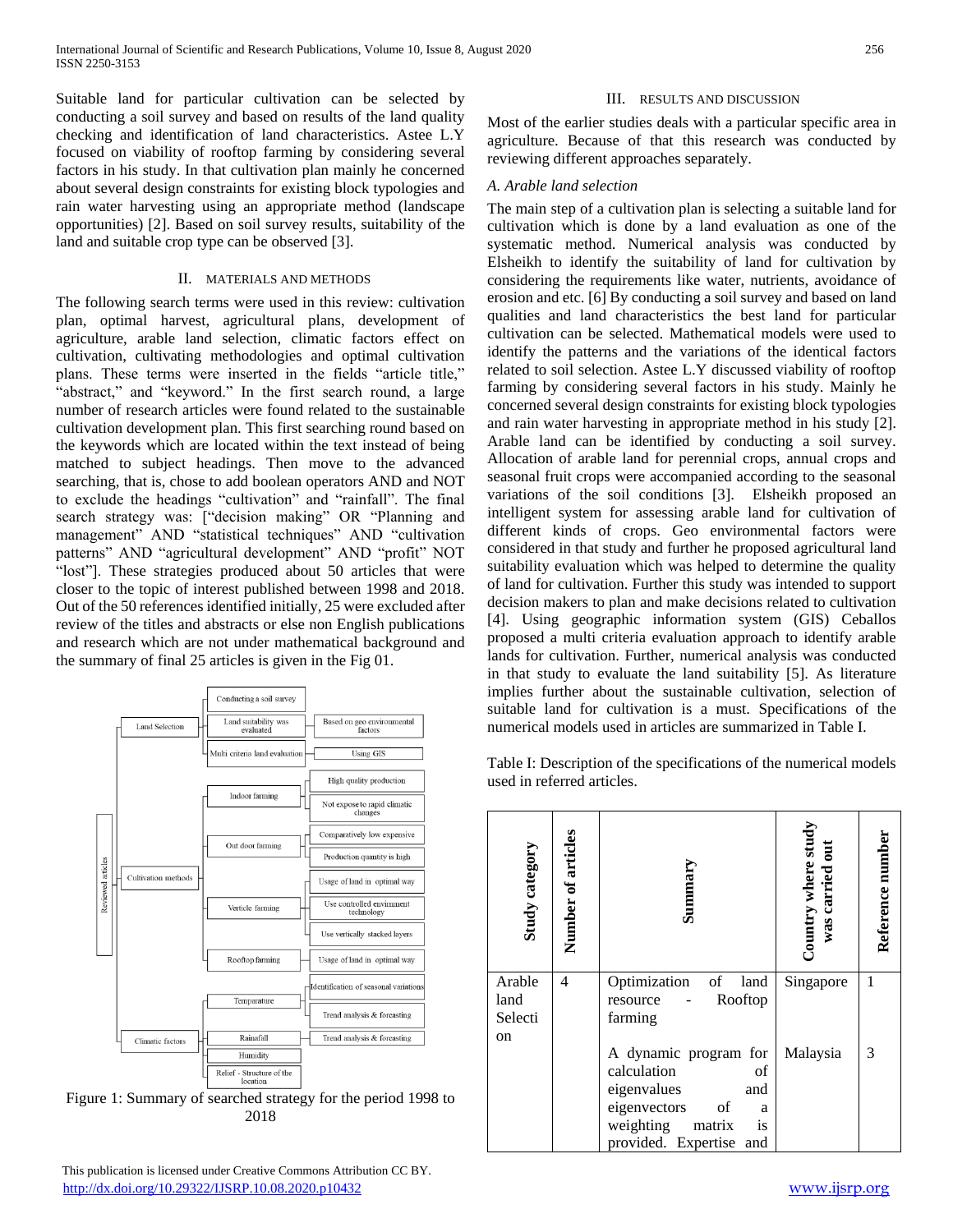|                                    |    | knowledge help ensure<br>that ALSE databases<br>represent realistic,<br>practicable and functional<br>systems.<br>Optimization of land<br>resource – Vertical<br>farming | <b>USA</b>                    | 7              |
|------------------------------------|----|--------------------------------------------------------------------------------------------------------------------------------------------------------------------------|-------------------------------|----------------|
| Cultiva<br>tion<br>method          | 7  | Optimization of land<br>- Vertical<br>resource<br>farming                                                                                                                | New York                      | 7,8            |
| Climati<br>$\mathbf{C}$<br>factors | 11 | Climate change will have<br>a significant impact on<br>smallholder profitability<br>economic impact of<br>climate change<br>on<br>agriculture                            | Sri Lanka<br><b>USA</b><br>UK | 12<br>13<br>14 |
|                                    |    | The effect of rainfall<br>intensity on soil erosion<br>particulate<br>and<br>phosphorus transfer from<br>arable soils<br>Prediction of temperature                       | India                         | 19             |

# *B. Cultivation Methodologies*

In order to obtain high quality vegetable product, Gruda proposed that indoor production is more profitable than outdoor production for vegetables based on quality of the product [6]. The reason that the researcher mentioned in his study is: indoor productions are not exposed directly to the rapid climatic changes. Further, conditions created with in the cultivated environment will effect on quality of the production. On the other hand, there are considerable environmental harms like soil degradation, pollution of ground water and surface water. Although indoor production is popular and effective cultivation method, it may course huge environmental disasters like greenhouse effect.

## *C. Climatic factors effect on cultivation*

Geographical changes like availability of slopes, mountains and urbanization are challenging the horizontal farming in most agrarian countries. To avoid or minimize this challenge, many researchers proposed a most appropriate solution to overcome problems as use of controlled environment technology vertically stacked layers commonly integrated into other structures like a skyscraper, shipping container or repurposed warehouse and produce food in it. This is known to be vertical farming which practice the cultivation on vertically inclined surfaces [8]. Aforementioned innovative method, commonly referred to as vertical farming has emerged in recent years and has become an

increasingly relevant part of the movement toward sustainable urban agriculture [9 - 12].

Climatic changes have a significant impact on smallholder and farmers profitability in Sri Lanka [\[13\].](#page-3-0) Further, global warming causes the huge harm to agriculture in developing countries as many arable lands in the low latitudes already endure climates that are too ho[t \[14\].](#page-3-1) By forecasting rainfall data with in the study area, a proper cultivation plan can be developed by including the major factor affecting cultivation [\[15\].](#page-3-2) By developing an inter-annual, inter-decadal and long-term trends of extreme rainfall, farmers can get rid of disasters occur due to rainfall [\[16\].](#page-3-3) Figure 2 illustrate the environmental factors effect on cultivation. By improving sustainable production by investigating all influential factors like water resources, temperature, humidity, rainfall, soil type, fertilizers, pest insects, crop rotation and etc. will lead to improve the yield.



Figure 2: Environmental factors affecting cultivation

Evaporation and transpiration together called evapotranspiration. The combination of two separate processes whereby water is lost on the one hand from the soil surface by evaporation and on the other hand from the crop by transpiration is referred to as evapotranspiration (ET). By considering the relationship between saturation vapor pressure and temperature, evapotranspiration was calculated [17]. This is one of the most important considerable factor on cultivation. Rainfall is obviously key factor which influence on cultivation. It is very important to decision makers to have a proper model to forecast rainfall for particular cultivation areas. Using Mann-Kendall statistical analysis, Nikhil, was able to identify the characteristic of seasonal and monthly rainfall. To find out the trend of rainfall researcher used Kendal's rank correlation statistics and wavelet analysis [18]. Seasonal variation is important as different crops require water at different times. Due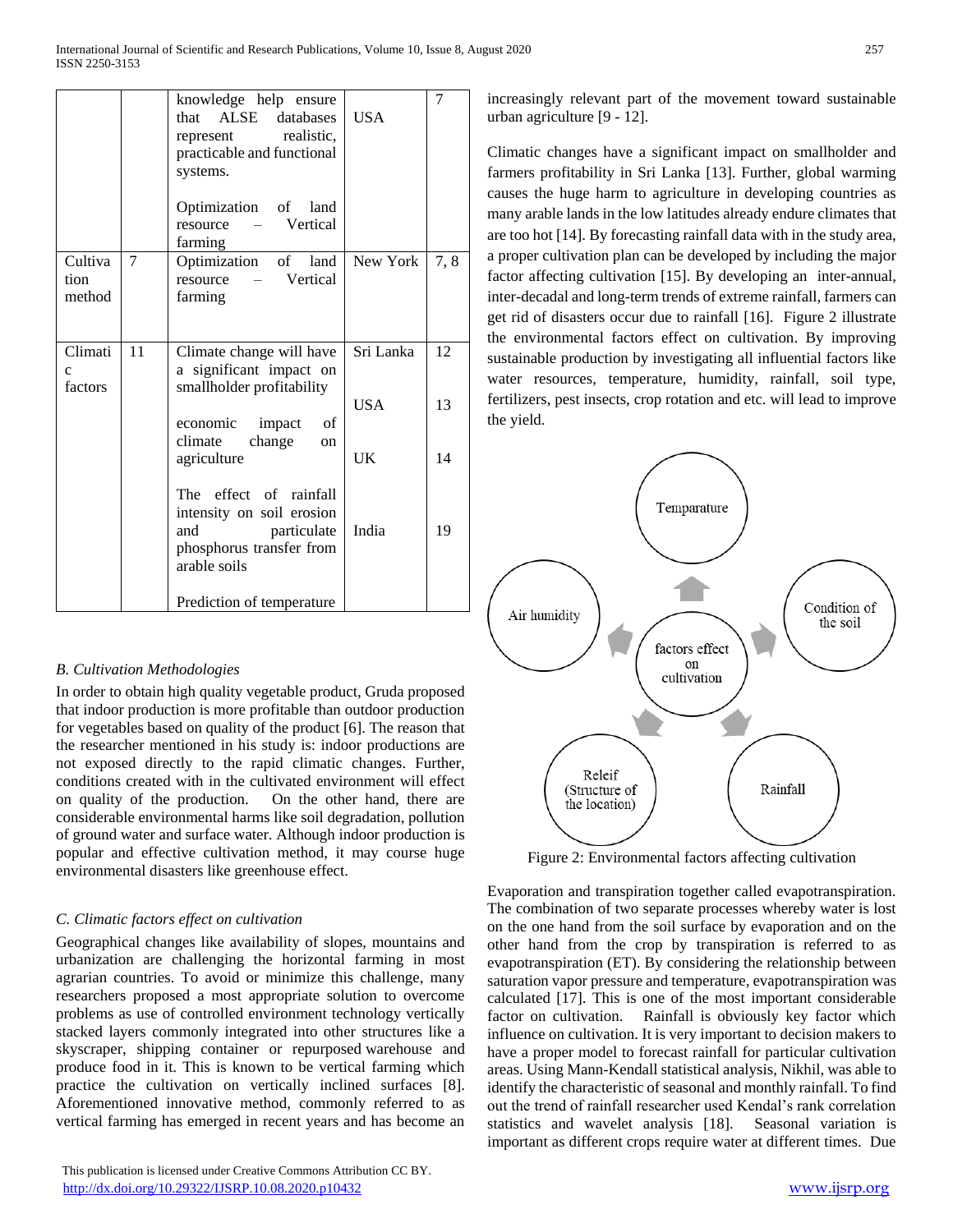to soil moisture deficit sustainable plant growth cannot be expected. Reasons for soil moisture deficit are high temperature, high rates of evapotranspiration and very dry soil.

Similarly, conducting a trend analysis on temperature, erratic pattern can be identified. Further, based on a proper predictive model, the temperature for future period of time can be forecasted [19]. Farmers adapted to the climatic changes and they have confidence in dealing with climatic changes. Because of engaging in extensive agriculture those communities can decide climatic changes which can be affect to their cultivation. Bryant discussed adaptation of agricultural communities in his study area to climatic variability and change [21]. The effects of climate change on rice production was investigated by Mukand using the CERES-rice crop growth model  $[22-25]$ . In that study, the  $CO<sub>2</sub>$  concentration, temperature and rainfall data were simulated, seasonal patterns were identified and forecast them under the objective of identification of effect of climatic factors on rice production.

Based on most important factors effect on cultivation and resources available in the region many researches have faced limitations and delimitations. Several factors have been identified as agents for improving agricultural production such as consideration of technical changes in agriculture, contribution of land productivity to total output of crops, estimation the growth rate of productivity of crops and etc.

#### IV. CONCLUSION

This study sought to present and discuss the comprehensive sustainable cultivation plans under statistical/ mathematical background through a review of the literature. A worldwide trend toward standardization of the agricultural process with optimal cultivation strategy was observed, especially concerning the influential factors of the cultivation. Mathematical models developed for selecting arable lands for selected crop's cultivation. By developing an optimization problem for water resource management system for farmlands have increased 8% of the net profit. Further, this can be implement for all other factors which are basic needs of cultivation. Due to availability of small number of published articles about the development of sustainable cultivation plan under mathematical/ statistical background there is still a tremendous scope for improvement in model for sustainable cultivation plan. Finally, one limitation of the present study is the absence of published articles which have considered all influential factors together on cultivation.

#### ACKNOWLEDGMENT

This research was financed by the Accelerating Higher Education Expansion and Development (AHEAD) Development Oriented Research (DOR) grant of the Ministry of Higher Education funded by the World Bank.

#### **REFERENCES**

- [1] Dai, Z. Y., & Li, Y. P. (2013). A multistage irrigation water allocation model for agricultural land-use planning under uncertainty. *Agricultural water management*, *129*, 69-79.
- [2] Astee, L. Y., & Kishnani, N. T. (2010). Building integrated agriculture: Utilising rooftops for sustainable food crop cultivation in Singapore. *Journal of Green Building*, *5*(2), 105-113.

 This publication is licensed under Creative Commons Attribution CC BY. <http://dx.doi.org/10.29322/IJSRP.10.08.2020.p10432> [www.ijsrp.org](http://ijsrp.org/)

- [3] Ali, H. G. (2010, March). Development of Date palm Cultivation and its Role in Sustainability of Agriculture in Oman. In *IV International Date Palm Conference 882* (pp. 29-35).
- [4] Elsheikh, R., Shariff, A. R. B. M., Amiri, F., Ahmad, N. B., Balasundram, S. K., & Soom, M. A. M. (2013). Agriculture Land Suitability Evaluator (ALSE): A decision and planning support tool for tropical and subtropical crops. *Computers and electronics in agriculture*, *93*, 98-110.
- [5] Ceballos-Silva, A., & Lopez-Blanco, J. (2003). Delineation of suitable areas for crops using a Multi-Criteria Evaluation approach and land use/cover mapping: a case study in Central Mexico. *Agricultural Systems*, *77*(2), 117- 136.
- [6] Gruda, N. (2005). Impact of environmental factors on product quality of greenhouse vegetables for fresh consumption. *Critical Reviews in Plant Sciences*, *24*(3), 227-247.
- [7] Shi, W. M., Yao, J., & Yan, F. (2009). Vegetable cultivation under greenhouse conditions leads to rapid accumulation of nutrients, acidification and salinity of soils and groundwater contamination in South-Eastern China. *Nutrient Cycling in Agroecosystems*, *83*(1), 73-84.
- [8] Besthorn, F. H. (2013). Vertical farming: Social work and sustainable urban agriculture in an age of global food crises. *Australian Social Work*, *66*(2), 187-203.
- [9] Despommier, D. (2007). The vertical farm essay 1: Reducing the impact of agriculture on ecosystem function and services. Retrieved November 8, 2011, from http://www.verticalfarm.com/more? essay1
- [10] Despommier, D. (2009). The rise of vertical farms. Scientific American Magazine, November, 2009, 8087.
- [11] Despommier, D. (2010). The vertical farm: Feeding the world in the 21st century. New York: Thomas Dunne Press
- [12] Cobb, T. (2011). Reclaiming our food: How the grassroots food movement is changing the way we eat. North Adams, MA: Storey Press
- <span id="page-3-0"></span>[13] Kurukulasuriya, P., & Ajwad, M. I. (2007). Application of the Ricardian technique to estimate the impact of climate change on smallholder farming in Sri Lanka. *Climatic Change*, *81*(1), 39-59.
- <span id="page-3-1"></span>[14] Mendelsohn, R. (2008). The impact of climate change on agriculture in developing countries. *Journal of Natural Resources Policy Research*, *1*(1), 5- 19.
- <span id="page-3-2"></span>[15] Fraser, A. I., Harrod, T. R., & Haygarth, P. M. (1999). The effect of rainfall intensity on soil erosion and particulate phosphorus transfer from arable soils. *Water science and technology*, *39*(12), 41-45.
- <span id="page-3-3"></span>[16] Rajeevan, M., Bhate, J., & Jaswal, A. K. (2008). Analysis of variability and trends of extreme rainfall events over India using 104 years of gridded daily rainfall data. *Geophysical Research Letters*, *35*(18).
- [17] Allen, R. G., Pereira, L. S., Raes, D., & Smith, M. (1998). Crop evapotranspiration-Guidelines for computing crop water requirements-FAO Irrigation and drainage paper 56. *Fao, Rome*, *300*(9), D05109.
- [18] Nikhil Raj, P. P., & Azeez, P. A. (2012). Trend analysis of rainfall in Bharathapuzha River basin, Kerala, India. *International Journal of Climatology*, *32*(4), 533-539.
- [19] Malla, G. (2008). Climate change and its impact on Nepalese agriculture. *Journal of agriculture and environment*, *9*, 62-71.
- [20] Aggarwal, P. K. (2008). Global climate change and Indian agriculture: impacts, adaptation and mitigation. *Indian Journal of Agricultural Sciences*, *78*(11), 911.
- [21] Bryant, C. R., Smit, B., Brklacich, M., Johnston, T. R., Smithers, J., Chiotti, Q., & Singh, B. (2000). Adaptation in Canadian agriculture to climatic variability and change. In *Societal adaptation to climate variability and change* (pp. 181-201). Springer, Dordrecht.
- [22] Babel, M. S., Agarwal, A., Swain, D. K., & Herath, S. (2011). Evaluation of climate change impacts and adaptation measures for rice cultivation in Northeast Thailand. *Climate Research*, *46*(2), 137-146.
- [23] Akinbile, C. O. (2013). Assessment of the CERES-Rice model for rice production in Ibadan, Nigeria. *Agricultural Engineering International: CIGR Journal*, *15*(1), 19-26.
- [24] Daghighi, A., Nahvi, A., & Kim, U. (2017). Optimal cultivation pattern to increase revenue and reduce water use: Application of linear programming to arjan plain in Fars province. *Agriculture*, *7*(9), 73.
- [25] Hylka, M. (2015). Prospects of economic development of rural areas of ukraine. *International Journal*, (1).